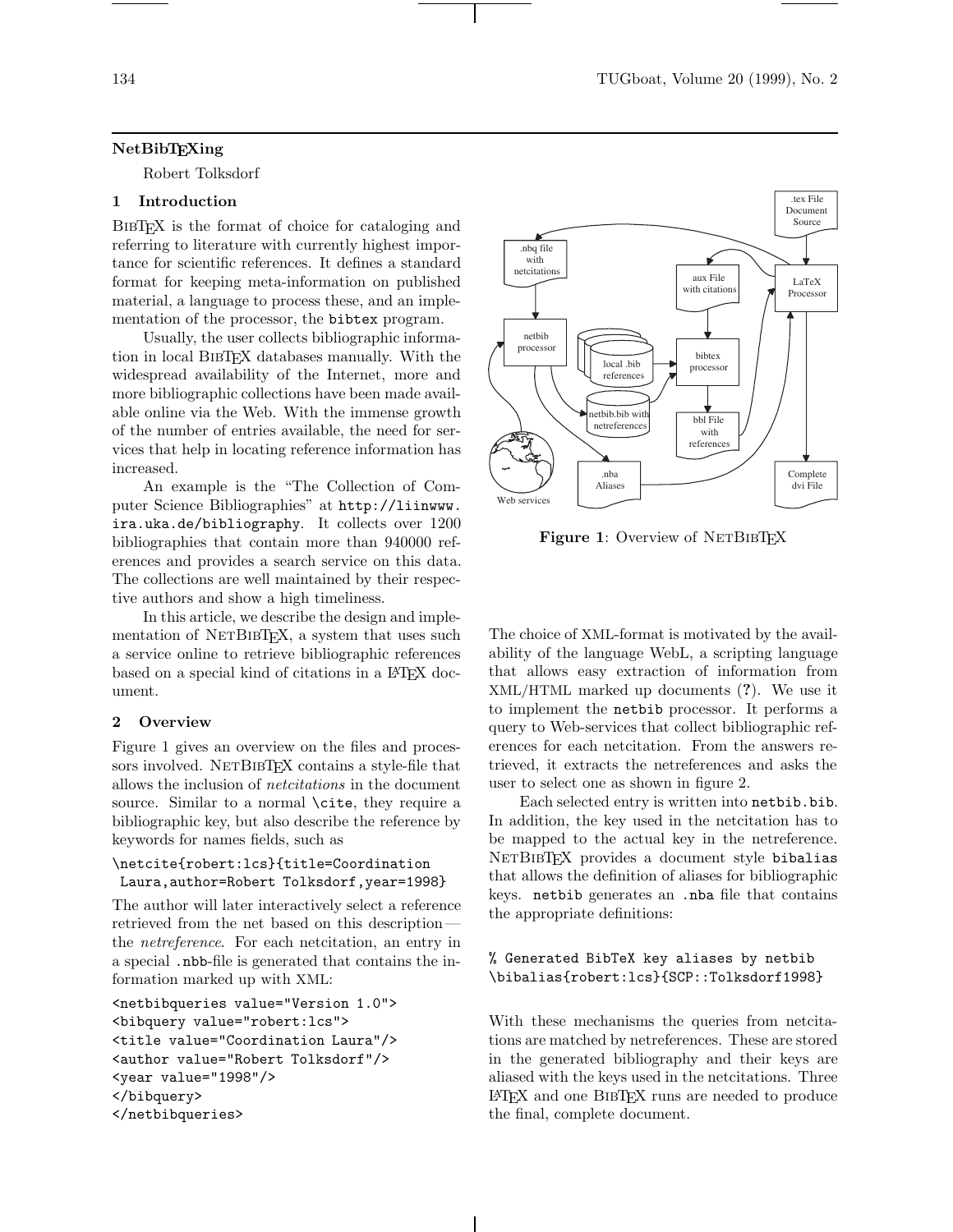grunge tolk 3 (~/bibalias): webl netbib.webl netbibtest

```
@Article{SCP::Tolksdorf1998,
 title = "Laura---{A} service-based coordination language",
 author = "Robert Tolksdorf",
 pages = "359--381",
 journal = "Science of Computer Programming",
 month = jul,year = "1998",
 volume = "31",
 number = "2--3"references = "\cite{PPOPP::AghaC1993} \cite{ACMTCS::BirmanSS1991}
               \cite{TOPLAS::BowmanDP1993}
               \cite{ACMTCS::CarrieroG1986}
               \cite{CACM::GelernterC1992}",
}
```
Accept this entry for citation "robert:lcs"?y

Figure 2: Selecting a reference found in the net

#### 3 User interface

The user interface of  $NETB1BTFX$  is very small there is one L<sup>A</sup>TEX macro for netcitations and the netbib program.

## 3.1 Netcitations

A document using NETBIBTEX has to include the package netbib with \usepackage{netbib}. It provides the macro \netcite, includes generated aliases at the start of the document and finalizes the generation of the .nbq at the end of the document. In addition, it changes the behavior of \bibliography to include the generated netbib.bib.

To use a netcitation in a document, one uses  $\text{bitet}({\text{bibkey}}{\{\text{query}}\}$  as in the example above.  $\langle \text{bibkey} \rangle$  is a bibliographic key for a reference, identical to the ones used with  $\text{cite. } \langle query \rangle$ describes the reference by a comma-separated list of keyword queries to fields. Note that this format is defined by NETBIBTEX and is mapped to specific queries for Web-services by the netbib program. The fields defined are:

- author: The author of the cited work
- title: The title of the cited work
- year: The year of publication of the cited work
- key: The whole citation

In addition, two flags can be used in the query:

- word: Consider only complete words exactly
- case: Distinguish upper- and lowercase

Note the condition in this description: If the Webservice used by netbib does not provide the respective searching options, then the flags are ignored.

NETBIBTEX will try to construct a "good" query to various services and favors conjunction of given keywords for the fields in order to narrow the set of possible matches as much as possible. The system could be extended to further control that behavior.

For each service used by NETBIBT<sub>EX</sub>, a special routine has to be programmed that maps the netquery into a specific query to the respective Web service using the specific query syntax there. In the initial netbib.webl script, we demonstrate this for three services in the functions queryGibbens, queryPPA, and queryCSBibColl.

The extraction of BIBT<sub>EX</sub> entries from the results of the queries is also dependent on the services used. In the three cases implemented, we pose queries that result in a single HTML page with a list of possible matches. It contains references in BibTEX syntax enclosed by the <PRE> tag in all three cases. The WebL function Elem returns a set of page fragments, each being one of the preformatted BIBTEX entries.

Depending on the services used, the extraction could be implemented in a different manner. One could also program conversation routines if citation services return other formats than BIBTFX.

Administrators of bibliographic collections can contribute to NETBIBTEX by programming a respective query and extraction routine, or by documenting the syntax of their queries and the format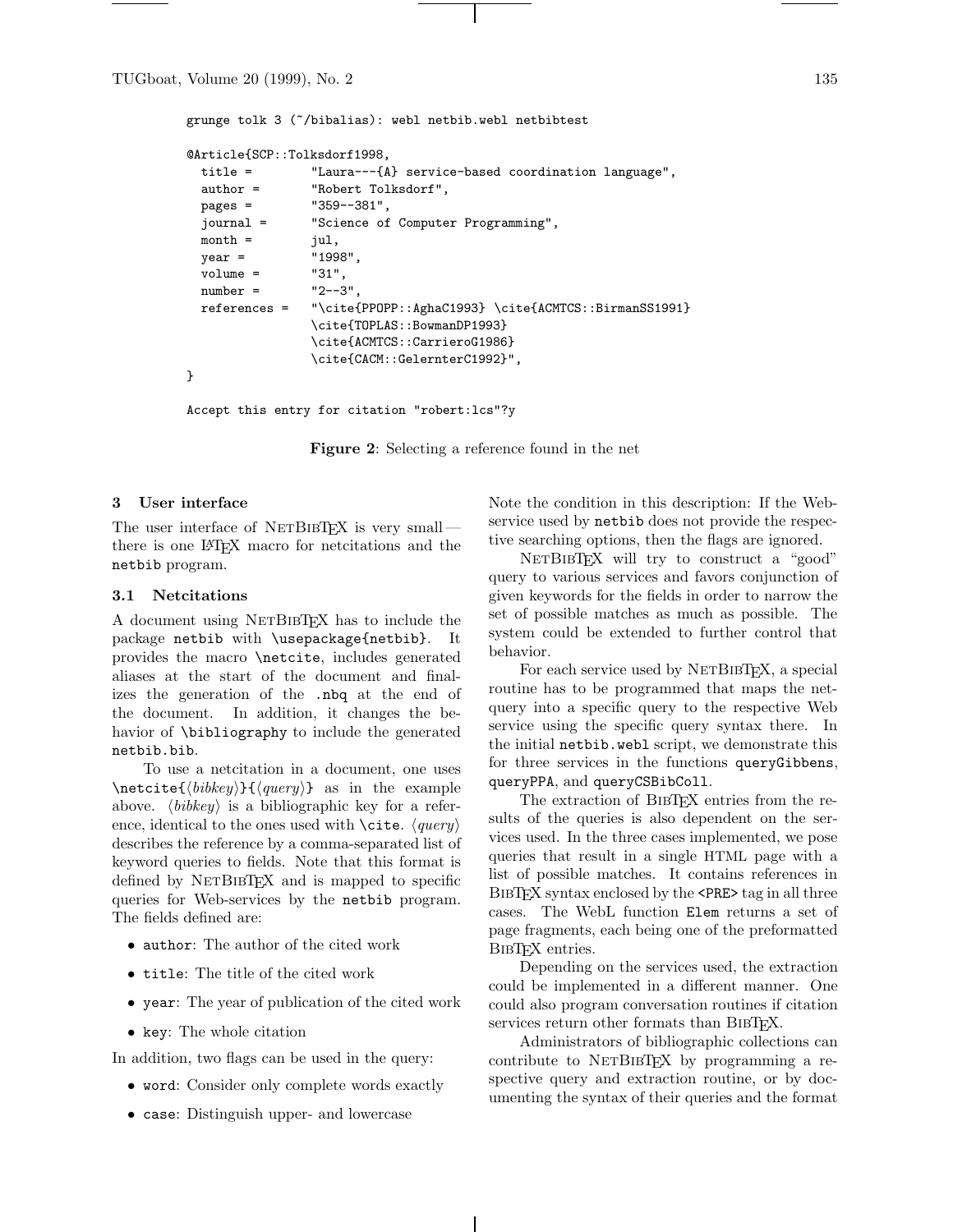of the output in detail. E-mails with information on extending NETBIBTEX with further services are highly appreciated by the author.

#### 3.2 Interactive selection of netreferences

After writing out the queries for netcitations in the .nbq file, the netbib processor can perform a search on the Web for matching references. It is implemented in the scripting language WebL, which is an interpreter written in Java.

We have chosen Java as the underlying execution mechanism to implement platform independence of netbib. The current drawbacks in execution time are not relevant for netbib, as its speed is dominated by the external Web services that look for references and by the network latency.

In order to use WebL, you need a Java virtual machine and the WebL interpreter available free (including sources) at http://www.compaq.com/WebL. Follow the respective instructions for installation of WebL.

Assuming that there is some script webl installed that starts Java with the main class of webl.jar, the NETBIBTEX processor is started for a document  $\langle document \rangle$  tex with

webl netbib.webl  $\langle document \rangle$ 

The program starts to extract the netcitations and searches for netreferences. For each one, the user is asked as in figure 2 whether to accept it.

The GUI shown is very clumsy and not very convenient to use. We will put an extended version with a graphical interface for the selection of references at the Web site mentioned below. Its implementation involves specific techniques to access Java-classes from WebL that are of no interest here.

The retrieval of netreferences is rather slow and the selection of a matching one can be very tedious if the query is not very precise and the service offered a long list of references.

In order to avoid unnecessary queries, the netbib-style put a

tag <known/> into each bibquery for which a netreference has already been retrieved. This is detected by testing whether the key used in the netcitation is an alias for a netreference. By using the option -a for the netbib program, this tag is ignored and all netcitations are (re-)processed.

#### 4 Outlook

NETBIBTEX is both expandable and dependent with respect to Web services that offer to search bibliographies and output results in BIBTEX format. The implementation shown in the appendix might well lead to unpredictable results due to changes in URLs or forms. At http://www.cs.tu-berlin. de/~tolk/netbib you can find the homepage of NETBIBTEX that includes the latest versions of the system.

> ⋄ Robert Tolksdorf Technische Universität Berlin Fachbereich 13, Informatik FLP, FR 6-10 Franklinstr. 28/29 D-10587 Berlin Germany tolk@cs.tu-berlin.de http://www.cs.tu-berlin.de/~tolk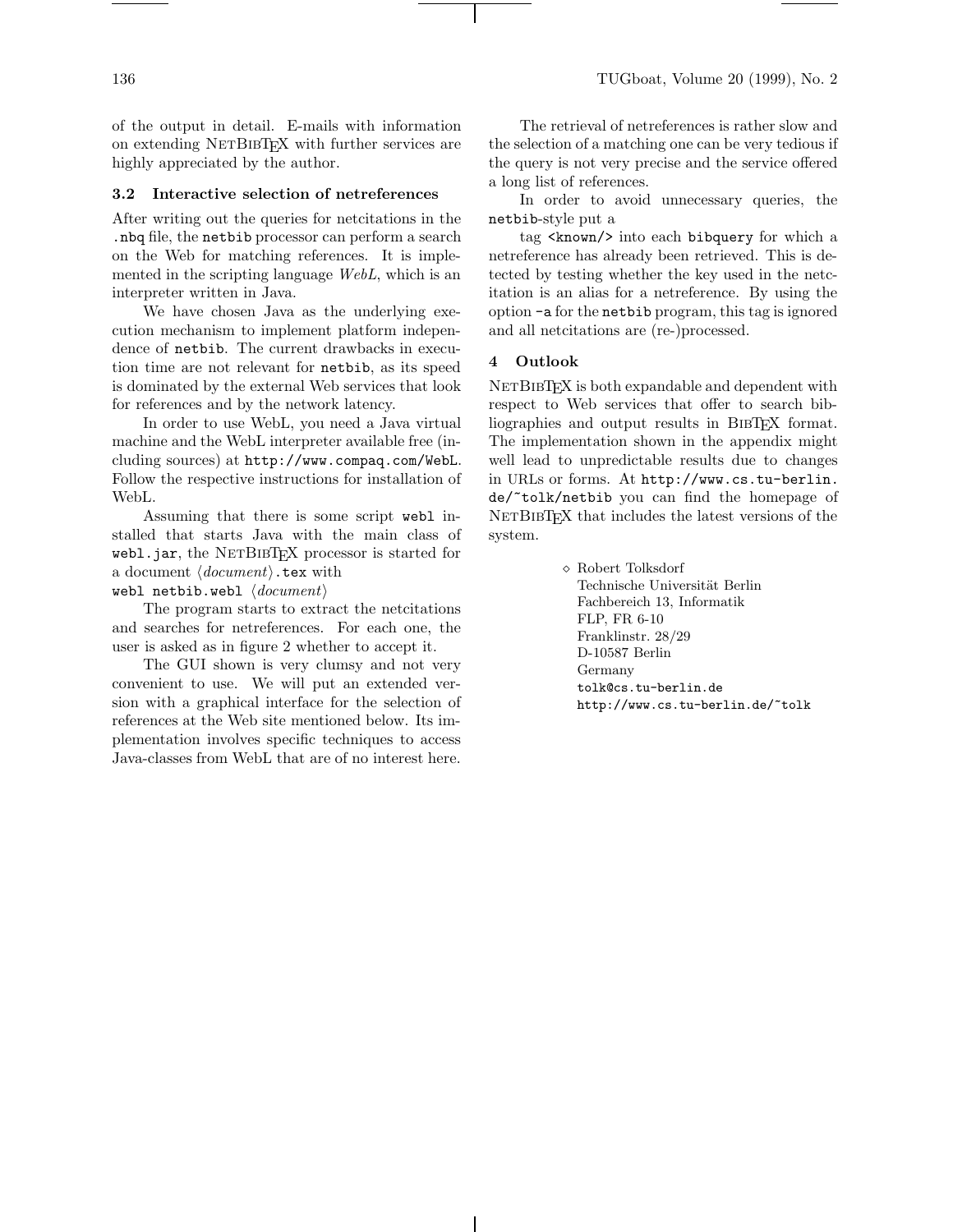# A The Implementation

NETBIBTEX consists of the two LATEX stylefiles bibalias.sty and netbib.sty, and the WebL Script netbib.webl that are documented below.

A.1 bibalias.sty

First, we introduce ourselves.

\ProvidesPackage{bibalias}

\bibalias For a key  $k_1$  which is an alias for a key  $k_2$ , we define a label ba $\mathbb{Q}k_1$  that expands to  $k_2$ . \newcommand{\bibalias}[2]{\@newl@bel{ba}{#1}{#2}}

\@citex Citations are expanded into the respective labels in the \@citex macro. The individual references are extracted from the comma-separated list in the second parameter and processed as @citeb. The first lines of the macro are copied directly from latex.ltx.

```
\def\@citex[#1]#2{%
 \let\@citea\@empty \@cite{\@for\@citeb:=#2\do
    {\@citea\def\@citea{,\penalty\@m\ }%
    \edef\@citeb{\expandafter\@firstofone\@citeb\@empty}%
```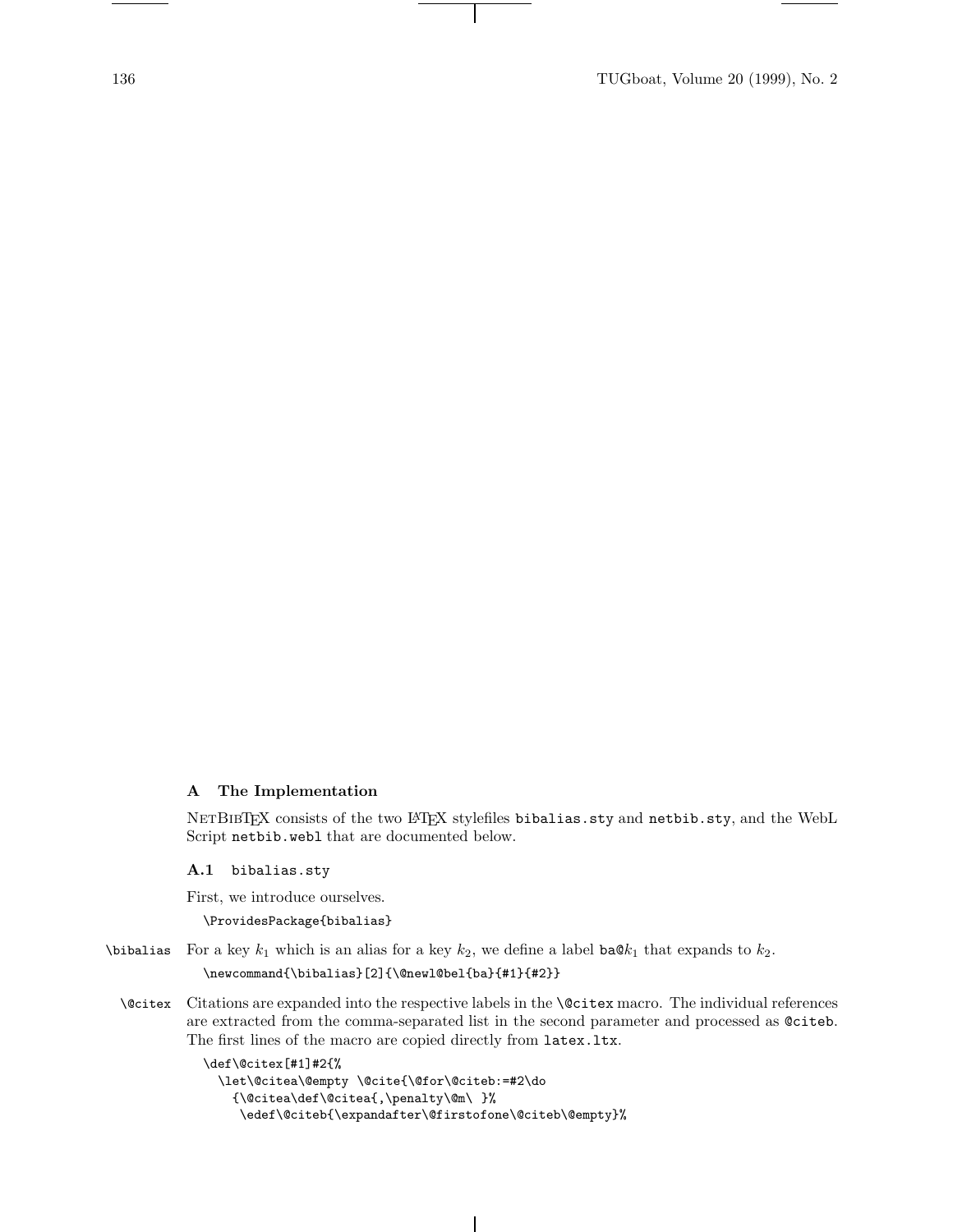Here we test whether the key is an alias for another one.

\@ifundefined{ba@\@citeb}{}%

Yes, it is an alias. We replace the content of **\@citeb** with the alias.

{\typeout{\@citeb\space is an alias for \@nameuse{ba@\@citeb}}% \global\edef\@citeb{\@nameuse{ba@\@citeb}}}%

Note that we do not support aliased aliases here. The remainder of @citex is again a copy of the original L<sup>A</sup>TEX-code.

```
\if@filesw\immediate\write\@auxout{\string\citation{\@citeb}}\fi
\@ifundefined{b@\@citeb}{\mbox{\reset@font\bfseries ?}%
 \G@refundefinedtrue
 \@latex@warning
    {Citation '\@citeb' on page \thepage \space undefined}}%
 {\hbox{\csname b@\@citeb\endcsname}}}}{#1}}
```
#### A.2 netbib.sty

First, we introduce ourselves.

\ProvidesPackage{netbib}

We depend on bibalias for aliasing the keys of netcitations to the actual ones found in the net and keyval from the standard LATEXgraphics bundle for dealing keyword-value lists.

```
\RequirePackage{bibalias}
\RequirePackage{keyval}
```
We now define the allowed set of keywords and their processing. When **\setkey** parses a list, it handles the keywords defined here and processes them by the commands in the third argument of \define@key. For each keyword, we write out a tag.

```
\define@key{netbib}{author}{\nb@writevaluetag{author}{#1}}
\define@key{netbib}{title}{\nb@writevaluetag{title}{#1}}
\define@key{netbib}{year}{\nb@writevaluetag{year}{#1}}
\define@key{netbib}{key}{\nb@writevaluetag{key}{#1}}
\define@key{netbib}{word}[true]{nb@writetag{word}}
\define@key{netbib}{case}[true]{\nb@writetag{case}}
```
\nb@queryfile refers to the .nbq file that contains the netcitations in XML markup.

```
\newwrite\nb@queryfile
\immediate\openout\nb@queryfile=\jobname.nbq
```
The following four handy macros write out XML tags.

```
\def\nb@writetag#1{\protected@write\nb@queryfile{}{\string<#1/>}}%
\def\nb@writevaluetag#1#2{\protected@write\nb@queryfile{}{\string<#1 value="#2"/>}}%
\def\nb@openvaluetag#1#2{\protected@write\nb@queryfile{}{\string<#1 value="#2">}}%
\def\nb@closetag#1{\protected@write\nb@queryfile{}{\string</#1>}}%
```
The XML startsymbol for our .nbq files is <netbibqueries>, thus we generate such a tag immediately and close it at the end of the document.

```
\nb@openvaluetag{netbibqueries}{Version 1.0}
\AtEndDocument{\nb@closetag{netbibqueries}}
```
\netcite \netcite is used with a key in the first argument and a keyword-value list in the second argument. \setkeys processes the keyword list and thus generates several tags. We encapsulate them with a tag-pair <br/>sbibquery value="key">. If there is already an alias for the citation key, then we generade a tag  $\langle$ known/ $\rangle$  in the .nbq file to avoid unnecessary network queries. The final  $\langle$ cite will later cite an alias to a netreference, or generate a L<sup>AT</sup>EX message.

\def\netcite#1#2{%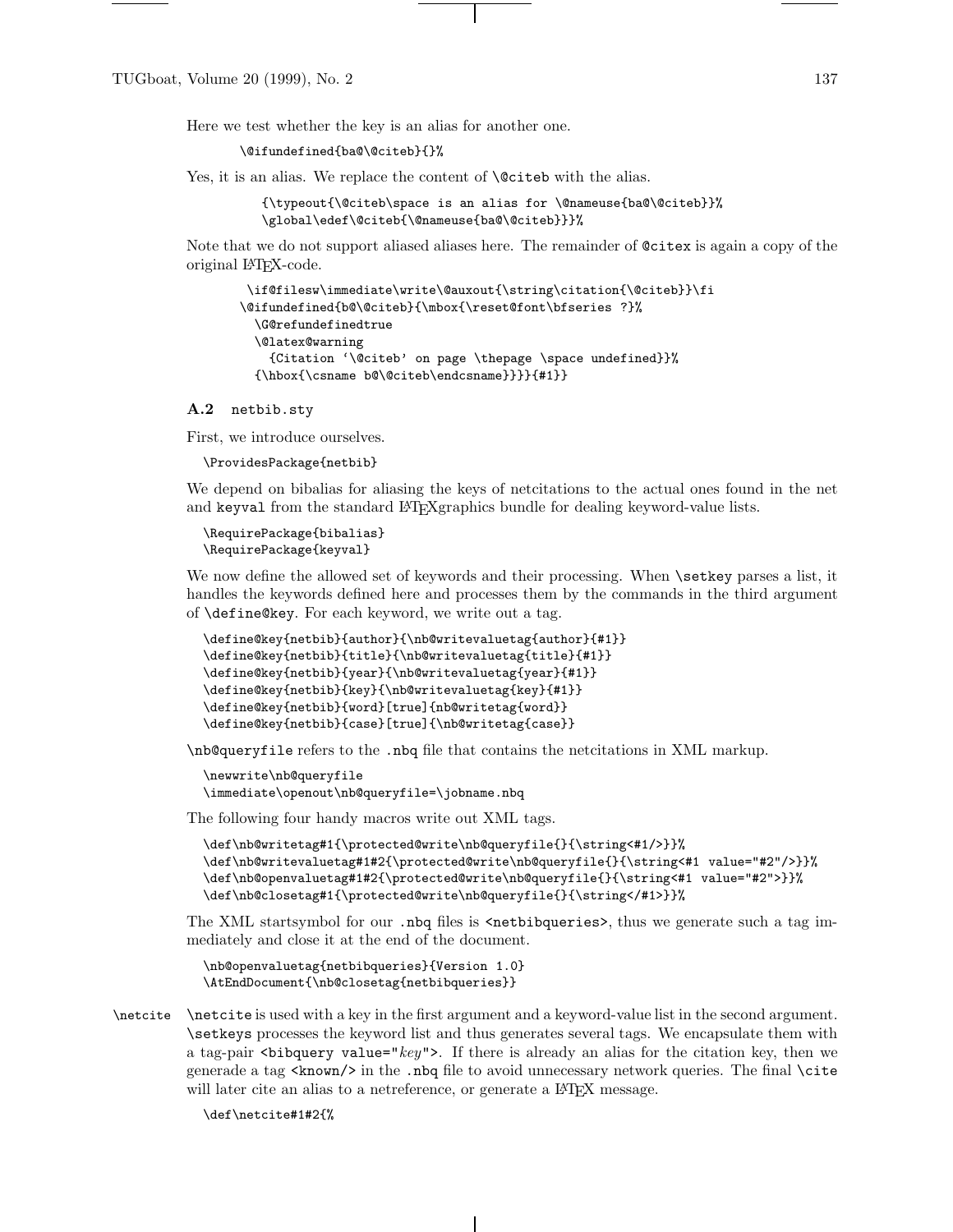```
\nb@openvaluetag{bibquery}{#1}%
\setkeys{netbib}{#2}%
\@ifundefined{ba@#1}{}{\nb@writetag{known}}
\nb@closetag{bibquery}%
\cite{#1}}
```
\bibliography \bibliography has to include the generated netbib.bib for the netcitations. We redefine it to extend its argument appropriately and then leave the work to the original macro that we remember in \oldbibliography.

```
\let\oldbibliography\bibliography
\def\bibliography#1{%
 \ifx#1\relax \oldbibliography{netbib,#1}
 \else \oldbibliography{netbib}
 \fi}
```
netbib generates an .nba file that contains the alias definitions for the netcitations. It has to be read at the beginning of the document.

\AtBeginDocument{\@input{\jobname.nba}}

```
A.3 netbib.webl
```

```
1 // import some modules
    import Url, Str, Files;
    // if elem!=nil return the value attribute, nil otherwise
    var valueOrNil = fun(elem)if (elem!=nil and Size(elem)>0) then return elem[0].value else return nil end;
    end;
    // if elem is empty, return nul
10 var trueOrNil = fun(elem)
      if (Size(elem)>0) then return elem else return nil end;
    end;
    // This service knows named fields - we construct the respective and-separated query
15 var queryCSBibColl = fun(author,title,year,key,word,case)
      var andString="", query="", case="off", partial="on";
      if (author!=nil) then query="au="+author; andString=" and " end;
      if (title!=nil) then query=query+andString+"ti="+title; andString=" and " end;
      if (year!=nil) then query=query+andString+"yr=="+year; andString=" and " end;
20 if (key!=nil) then query=query+andString+"text="+key; andString=" and " end;
      // the advanced query that we use here does not support case and word
      var result=PostURL("http://liinwww.ira.uka.de/waisbib",
        [. database="local/bibliography", convert="bibtex", directget="1",
           sortmode="score", text=query, maxhits="170" .]);
25 return Elem(result,"pre");
    end;
    // This service uses only keywords for the search
    var queryGibbens = fun(author,title,year,key,word,case)
30 var query="", type="substr";
      if (author!=nil) then query=author+" " end;
      if (title!=nil) then query=query+title+" " end;
      if (year!=nil) then query=query+year+" " end;
      if (key!=nil) then query=query+key+" " end;
35 // case handling is unspecified by the service, words are handled
      if (word!=nil) then type="exact" end;
      var result=PostURL("http://www.statslab.cam.ac.uk/cgi-bin/bibsearch.pl",
```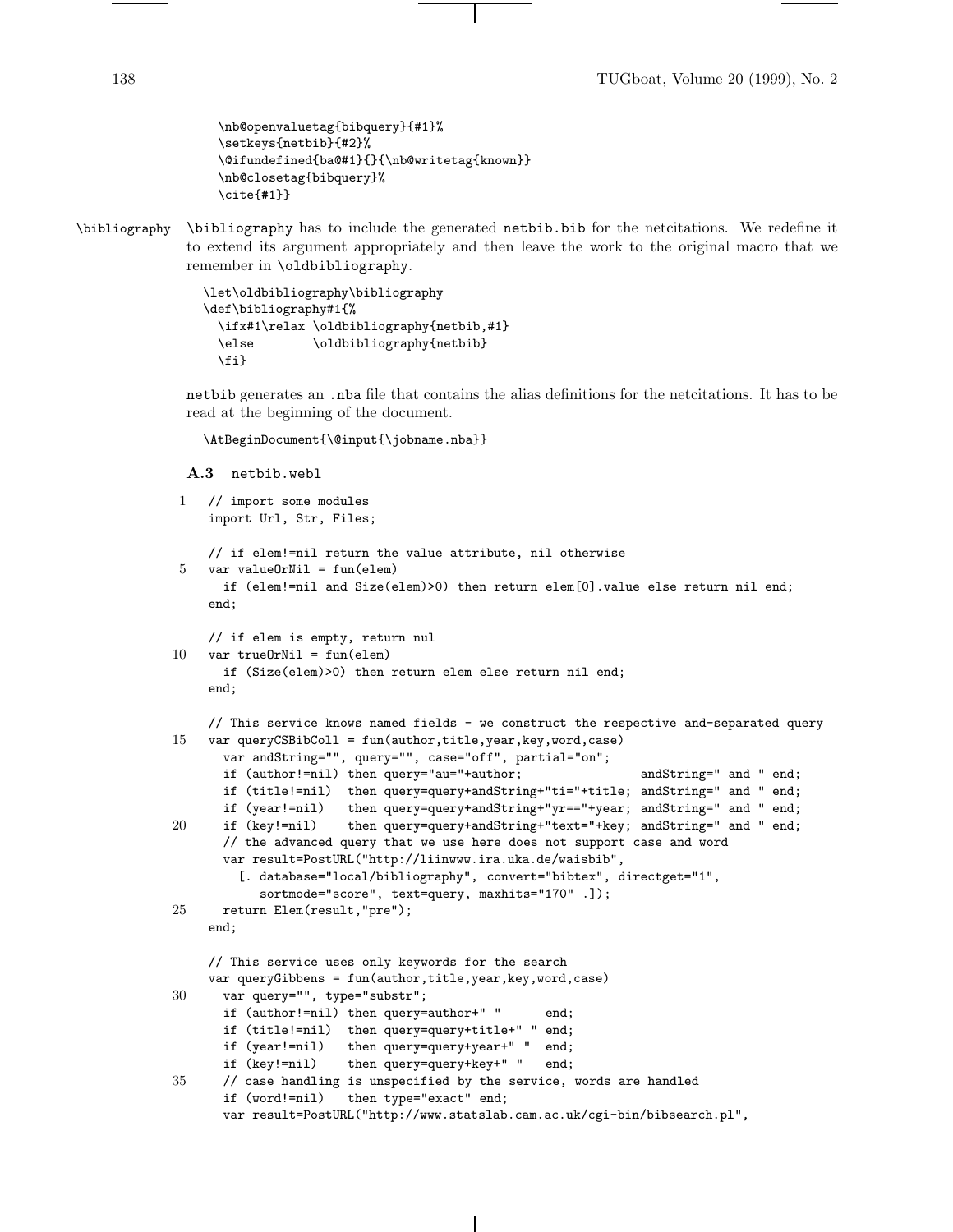TUGboat, Volume 20 (1999), No. 2 139

```
[. header="~richard/misc/biblio/header", footer="~richard/misc/biblio/footer",
           files="~richard/misc/biblio/rjg.bib", term=query, field="all", type=type .]);
40 return Elem(result,"pre");
    end;
    // This service uses named fields and expects a query starting with "find"
    var queryPPA = fun(author,title,year,key,word,case)
45 var query="find ", andString="";
      if (author!=nil) then query=query+"author "+author+" "; andString=" and " end;
      if (title!=nil) then query=query+andString+"title "+title; andString=" and " end;
      if (year!=nil) then query=query+andString+year; andString=" and " end;
      if (key!=nil) then query=query+andString+key; andString=" and " end;
50 // word is ignored by netbib - we do not construct wildcards, case is ignored by the service
      var result=PostURL("http://wwwslap.cern.ch/cgi-bin/collective/bibsearch2.pl",
        [. query=query, output="BibTeX" .]);
      return Elem(result,"pre");
    end;
55
    // entries is a pieceset with each piece containing a bibtex record. select shows each to
    // the user and prompts for a selection. This one is returned, or nil if nothing was selected
    var select = fun(entries,key)
      every entry in entries do
60 every t in PCData(entry) do Print(Text(t)) end; // write out the record
        Print("\nAccept this entry for citation \""+key+"\"?");
        var answer=ReadLn(); // ask for a selection
        if (answer=="Y" or answer=="y") then return(entry) end // return, if this one is accepted
      end;
65 return nil; // if no entry was selected, return nil
    end;
    PrintLn("This is netbib, Version 1.0");
70 // Process the command line
    var fileName;
    var queryAll=(ARGS[1]=="-a"); // check for -a option
    if queryAll then fileName=ARGS[2] else fileName=ARGS[1] end;
75 // The names of the generated bibliography and aliases files
    var entriesFile = "netbib.bib", aliasesFile = fileName+".nba", queryFile = fileName+".nbq";
    // Write out information to them
    if (queryAll) then
80 Files_SaveToFile(entriesFile,"% Generated BibTeX entries by netbib\n");
      Files_SaveToFile(aliasesFile,"% Generated BibTeX key aliases by netbib\n");
    else
      Files_AppendToFile(entriesFile,"% Generated BibTeX entries by netbib\n");
      Files_AppendToFile(aliasesFile,"% Generated BibTeX key aliases by netbib\n");
85 end;
    // Read in the query file and extract all netcitations as a pieceset
    var queries = Elem(Files_LoadFromFile(queryFile,"text/xml"),"bibquery");
90 // The list of wrapper methods to query Web-services
    var services = [queryGibbens, queryPPA, queryCSBibColl];
    var selection, entries;
    // process all netcitations
95 every query in queries do
      // If it has no matching netreference yet, or everything is reprocessed
```